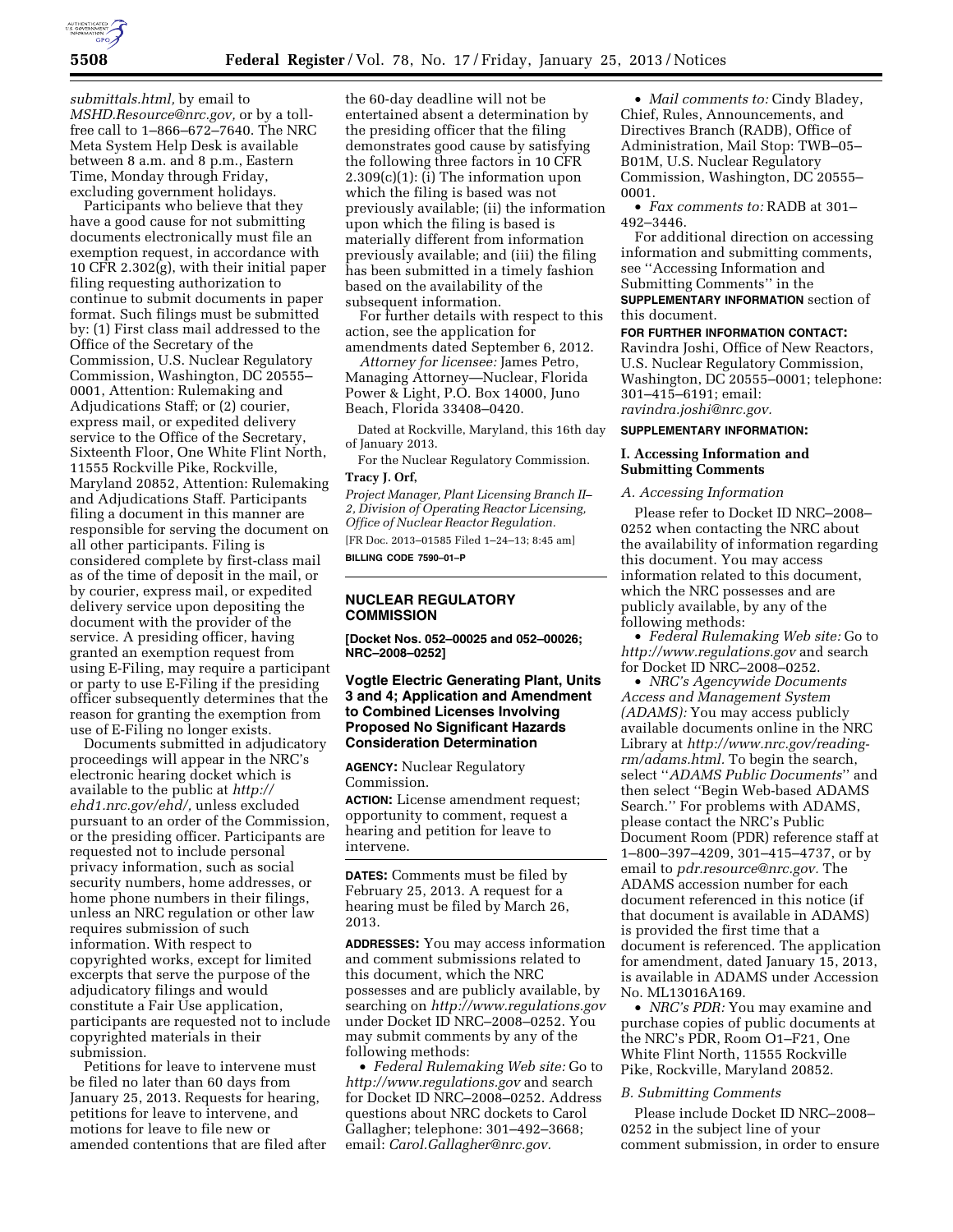that the NRC is able to make your comment submission available to the public in this docket.

The NRC cautions you not to include identifying or contact information that that you do not want to be publicly disclosed in your comment submission. The NRC will post all comment submissions at *[http://](http://www.regulations.gov)  [www.regulations.gov](http://www.regulations.gov)* as well as enter the comment submissions into ADAMS. The NRC does not routinely edit comment submissions to remove identifying or contact information.

If you are requesting or aggregating comments from other persons for submission to the NRC, then you should inform those persons not to include identifying or contact information that they do not want to be publicly disclosed in their comment submission. Your request should state that the NRC does not routinely edit comment submissions to remove such information before making the comment submissions available to the public or entering the comment submissions into ADAMS.

## **II. Introduction**

The U.S. Nuclear Regulatory Commission (NRC) is considering issuance of an amendment to Combined Licenses (NPF–91 and NPF–92), issued to Southern Nuclear Operating Company, Inc. (SNC), and Georgia Power Company, Oglethorpe Power Corporation, Municipal Electric Authority of Georgia, and the City of Dalton, Georgia (the licensee), for construction and operation of the Vogtle Electric Generating Plant (VEGP), Units 3 and 4 located in Burke County, Georgia.

The proposed amendment would depart from VEGP Units 3 and 4 plantspecific Design Control Document (DCD) Tier 2\* material incorporated into the Updated Final Safety Analysis Report (UFSAR) to clarify the requirements for shear reinforcement spacing in the nuclear island basemat below the auxiliary building. The proposed change would modify the provisions for maximum spacing of the shear reinforcement in the basemat below the auxiliary building.

Before issuance of the proposed license amendment, the Commission will have made findings required by the Atomic Energy Act of 1954, as amended (the Act), and the Commission's regulations.

The Commission has made a proposed determination that the amendment request involves no significant hazards consideration. Under the Commission's regulations in section 50.92 of Title 10 of the *Code of Federal* 

*Regulations* (10 CFR), this means that operation of the facility in accordance with the proposed amendment would not (1) involve a significant increase in the probability or consequences of an accident previously evaluated; or (2) create the possibility of a new or different kind of accident from any accident previously evaluated; or (3) involve a significant reduction in a margin of safety. As required by 10 CFR 50.91(a), the licensee has provided its analysis of the issue of no significant hazards consideration, which is presented below:

1. Does the proposed amendment involve a significant increase in the probability or consequences of an accident previously evaluated?

Response: No.

The design function of the basemat is to provide the interface between the nuclear island structures and the supporting soil or rock. The basemat transfers the load of nuclear island structures to the supporting soil or rock and transmits seismic motions from the supporting soil or rock to the nuclear island.

The clarification of the requirements for shear reinforcement spacing in the AP1000 basemat does not have an adverse impact on the response of the basemat and nuclear island structures to safe shutdown earthquake ground motions or loads due to anticipated transients or postulated accident conditions. The clarification of the requirements for shear reinforcement spacing in the AP1000 basemat does not impact the support, design, or operation of mechanical and fluid systems. There is no change to plant systems or the response of systems to postulated accident conditions. There is no change to the predicted radioactive releases due to normal operation or postulated accident conditions. The plant response to previously evaluated accidents or external events is not adversely affected, nor does the change described create any new accident precursors. Therefore, there is no significant increase in the probability or consequences of an accident previously evaluated.

2. Does the proposed amendment create the possibility of a new or different kind of accident from any accident previously evaluated?

Response: No.

The proposed change is to clarify the requirements for shear reinforcement spacing in the nuclear island basemat. The clarification of the requirements for shear reinforcement spacing in the nuclear island basemat does not change the design of the basemat or nuclear island structures. The clarification of the requirements for shear reinforcement spacing in the nuclear island basemat does not change the design function, support, design, or operation of mechanical and fluid systems. The clarification of the requirements for shear reinforcement spacing in the nuclear island basemat does not result in a new failure mechanism for the basemat or new accident precursors. As a result, the design function of the basemat is not adversely affected by the proposed change.

Therefore, the proposed change will not create the possibility of a new or different kind of accident from any accident previously evaluated.

3. Does the proposed amendment involve a significant reduction in a margin of safety? Response: No.

No safety analysis or design basis acceptance limit/criterion is challenged or exceeded by the proposed changes, thus, no margin of safety is reduced. Therefore, the proposed amendment does not involve a significant reduction in a margin of safety.

The NRC staff has reviewed the licensee's analysis and, based on this review, it appears that the three standards of 10 CFR 50.92(c) are satisfied. Therefore, the NRC staff proposes to determine that the amendment request involves no significant hazards consideration.

The Commission is seeking public comments on this proposed determination. Any comments received within 30 days after the date of publication of this notice will be considered in making any final determination.

Normally, the Commission will not issue the amendment until the expiration of 60 days after the date of publication of this notice. The Commission may issue the license amendment before expiration of the 60 day period provided that its final determination is that the amendment involves no significant hazards consideration. In addition, the Commission may issue the amendment prior to the expiration of the 30-day comment period should circumstances change during the 30-day comment period such that failure to act in a timely way would result, for example, in derating or shutdown of the facility. Should the Commission take action prior to the expiration of either the comment period or the notice period, it will publish in the **Federal Register** a notice of issuance. Should the Commission make a final No Significant Hazards Consideration Determination, any hearing will take place after issuance. The Commission expects that the need to take this action will occur very infrequently.

## **III. Opportunity To Request a Hearing; Petition for Leave To Intervene**

Within 60 days after the date of publication of this notice, any person(s) whose interest may be affected by this action may file a request for a hearing and a petition to intervene with respect to issuance of the amendment to the subject combined licenses. Requests for a hearing and a petition for leave to intervene shall be filed in accordance with the Commission's ''Rules of Practice for Domestic Licensing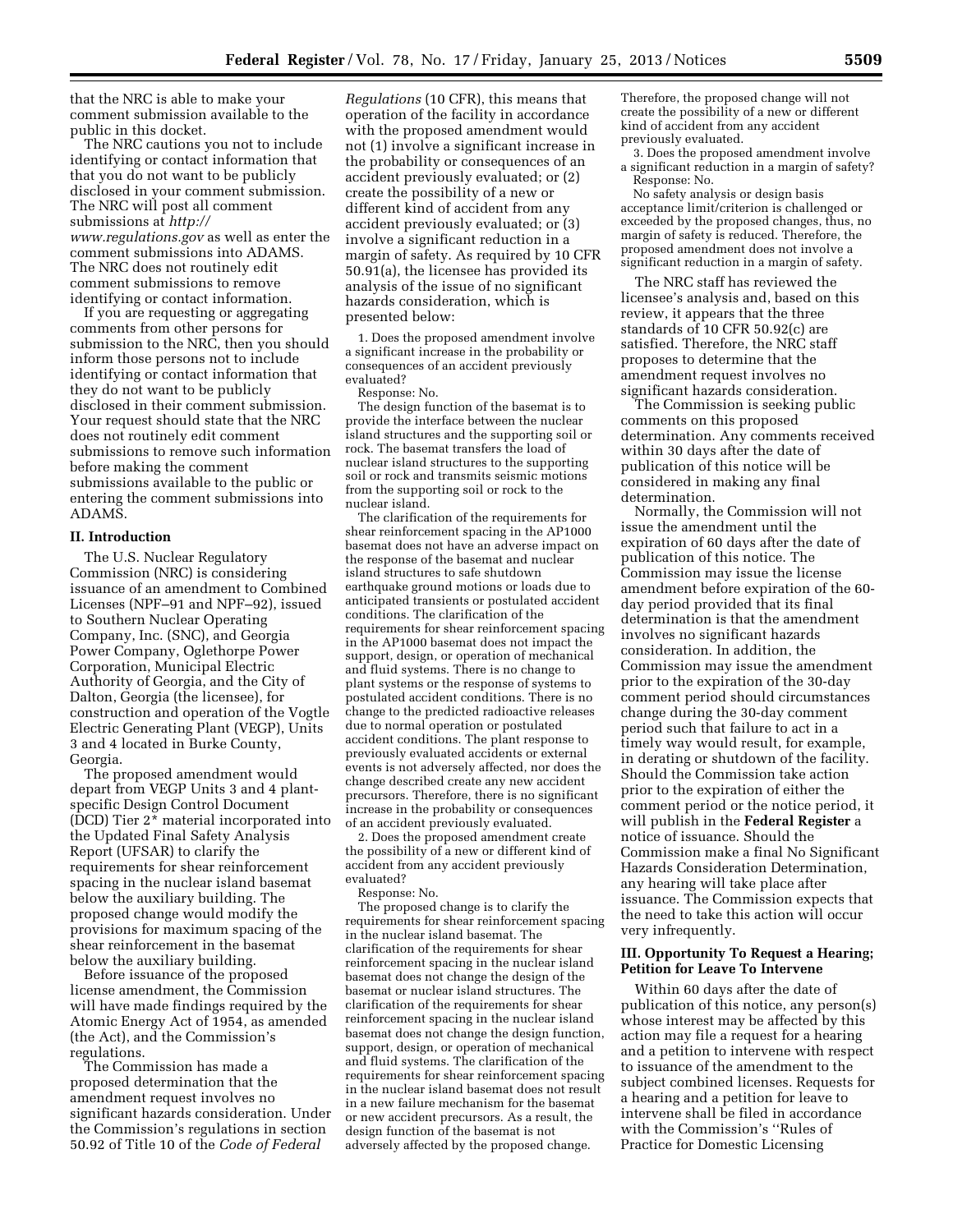Proceedings'' in 10 CFR Part 2. Interested person(s) should consult a current copy of 10 CFR 2.309, which is available at the NRC's PDR, located at O1F21, 11555 Rockville Pike (first floor), Rockville, Maryland 20852. NRC regulations are accessible electronically from the NRC Library on the NRC Web site at *[http://www.nrc.gov/reading-rm/](http://www.nrc.gov/reading-rm/doc-collections/cfr/) [doc-collections/cfr/.](http://www.nrc.gov/reading-rm/doc-collections/cfr/)* If a request for a hearing or petition for leave to intervene is filed by the above date, the Commission or a presiding officer designated by the Commission or by the Chief Administrative Judge of the Atomic Safety and Licensing Board Panel, will rule on the request and/or petition; and the Secretary or the Chief Administrative Judge of the Atomic Safety and Licensing Board will issue a notice of a hearing or an appropriate order.

As required by 10 CFR 2.309, a petition for leave to intervene shall set forth with particularity the interest of the petitioner in the proceeding, and how that interest may be affected by the results of the proceeding. The petition should specifically explain the reasons why intervention should be permitted with particular reference to the following general requirements: (1) The name, address and telephone number of the requestor or petitioner; (2) the nature of the requestor's/petitioner's right under the Act to be made a party to the proceeding; (3) the nature and extent of the requestor's/petitioner's property, financial, or other interest in the proceeding; and (4) the possible effect of any decision or order which may be entered in the proceeding on the requestor's/petitioner's interest. The petition must also identify the specific contentions which the requestor/ petitioner seeks to have litigated at the proceeding.

Each contention must consist of a specific statement of the issue of law or fact to be raised or controverted. In addition, the requestor/petitioner shall provide a brief explanation of the bases for the contention and a concise statement of the alleged facts or expert opinion which support the contention and on which the petitioner intends to rely in proving the contention at the hearing. The requestor/petitioner must also provide references to those specific sources and documents of which the petitioner is aware and on which the petitioner intends to rely to establish those facts or expert opinion. The petition must include sufficient information to show that a genuine dispute exists with the applicant on a material issue of law or fact. Contentions shall be limited to matters within the scope of the amendment

under consideration. The contention must be one which, if proven, would entitle the petitioner to relief. A requestor/petitioner who fails to satisfy these requirements with respect to at least one contention will not be permitted to participate as a party.

Those permitted to intervene become parties to the proceeding, subject to any limitations in the order granting leave to intervene, and have the opportunity to participate fully in the conduct of the hearing.

If a hearing is requested, the Commission will make a final determination on the issue of no significant hazards consideration. The final determination will serve to decide when the hearing is held. If the final determination is that the amendment request involves no significant hazards consideration, the Commission may issue the amendment and make it immediately effective, notwithstanding the request for a hearing. Any hearing held would take place after issuance of the amendment. If the final determination is that the amendment request involves a significant hazards consideration, then any hearing held would take place before the issuance of any amendment.

### **IV. Electronic Submissions (E-Filing)**

All documents filed in NRC adjudicatory proceedings, including a request for hearing, a petition for leave to intervene, any motion or other document filed in the proceeding prior to the submission of a request for hearing or petition to intervene, and documents filed by interested governmental entities participating under 10 CFR 2.315(c), must be filed in accordance with the NRC E-Filing rule (72 FR 49139; August 28, 2007). The E-Filing process requires participants to submit and serve all adjudicatory documents over the Internet, or in some cases to mail copies on electronic storage media. Participants may not submit paper copies of their filings unless they seek an exemption in accordance with the procedures described below.

To comply with the procedural requirements of E-Filing, at least ten 10 days prior to the filing deadline, the participant should contact the Office of the Secretary by email at *[hearing.docket@nrc.gov,](mailto:hearing.docket@nrc.gov)* or by telephone at 301–415–1677, to request (1) a digital identification (ID) certificate, which allows the participant (or its counsel or representative) to digitally sign documents and access the E-Submittal server for any proceeding in which it is participating; and (2) advise the Secretary that the participant will be

submitting a request or petition for hearing (even in instances in which the participant, or its counsel or representative, already holds an NRCissued digital ID certificate). Based upon this information, the Secretary will establish an electronic docket for the hearing in this proceeding if the Secretary has not already established an electronic docket.

Information about applying for a digital ID certificate is available on the NRC's public Web site at *[http://](http://www.nrc.gov/site-help/e-submittals/apply-certificates.html) [www.nrc.gov/site-help/e-submittals/](http://www.nrc.gov/site-help/e-submittals/apply-certificates.html) [apply-certificates.html.](http://www.nrc.gov/site-help/e-submittals/apply-certificates.html)* System requirements for accessing the E-Submittal server are detailed in the NRC's ''Guidance for Electronic Submission,'' which is available on the NRC's public Web site at *[http://](http://www.nrc.gov/site-help/e-submittals.html) [www.nrc.gov/site-help/e](http://www.nrc.gov/site-help/e-submittals.html)[submittals.html.](http://www.nrc.gov/site-help/e-submittals.html)* Participants may attempt to use other software not listed on the Web site, but should note that the NRC's E-Filing system does not support unlisted software, and the NRC Meta System Help Desk will not be able to offer assistance in using unlisted software.

If a participant is electronically submitting a document to the NRC in accordance with the E-Filing rule, the participant must file the document using the NRC's online, Web-based submission form. In order to serve documents through the Electronic Information Exchange System, users will be required to install a Web browser plug-in from the NRC's Web site. Further information on the Webbased submission form, including the installation of the Web browser plug-in, is available on the NRC's public Web site at *[http://www.nrc.gov/site-help/e](http://www.nrc.gov/site-help/e-submittals.html)[submittals.html.](http://www.nrc.gov/site-help/e-submittals.html)* 

Once a participant has obtained a digital ID certificate and a docket has been created, the participant can then submit a request for hearing or petition for leave to intervene. Submissions should be in Portable Document Format (PDF) in accordance with the NRC guidance available on the NRC's public Web site at *[http://www.nrc.gov/site](http://www.nrc.gov/site-help/e-submittals.html)[help/e-submittals.html.](http://www.nrc.gov/site-help/e-submittals.html)* A filing is considered complete at the time the documents are submitted through the NRC's E-Filing system. To be timely, an electronic filing must be submitted to the E-Filing system no later than 11:59 p.m. Eastern Time on the due date. Upon receipt of a transmission, the E-Filing system time-stamps the document and sends the submitter an email notice confirming receipt of the document. The E-Filing system also distributes an email notice that provides access to the document to the NRC's Office of the General Counsel and any others who